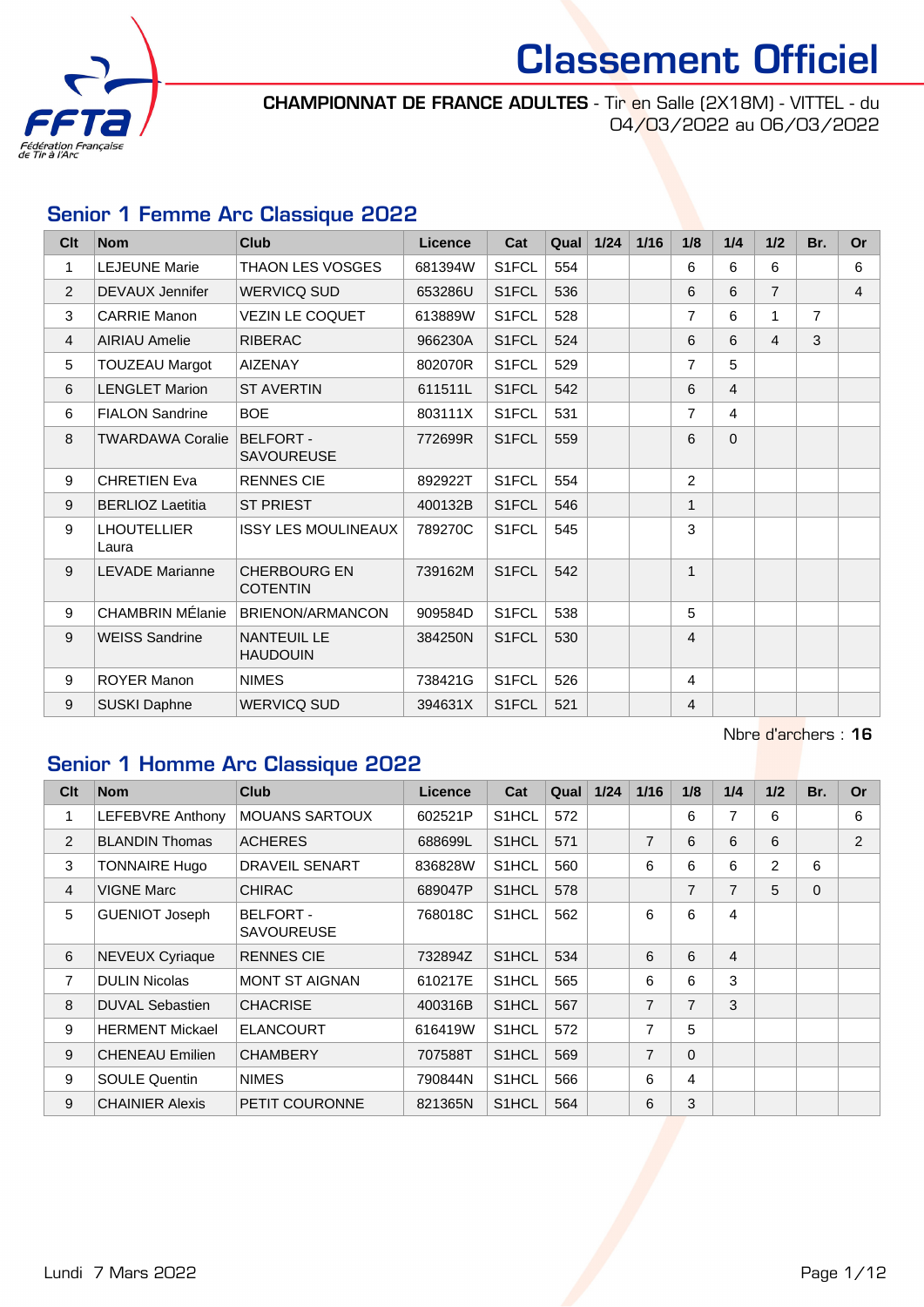

CHAMPIONNAT DE FRANCE ADULTES - Tir en Salle (2X18M) - VITTEL - du 04/03/2022 au 06/03/2022

#### Senior 1 Homme Arc Classique 2022 (Suite)

| Clt | <b>Nom</b>                    | <b>Club</b>                                | Licence | Cat                | Qual | $1/24$ | 1/16           | 1/8 | 1/4 | 1/2 | Br. | Or |
|-----|-------------------------------|--------------------------------------------|---------|--------------------|------|--------|----------------|-----|-----|-----|-----|----|
| 9   | <b>FOUILLAND Nicolas</b>      | <b>VILLEURBANNE CIE</b><br><b>HERACLES</b> | 348540Y | S <sub>1</sub> HCL | 556  |        | 6              | 1   |     |     |     |    |
| 9   | <b>HENRIO Clement</b>         | <b>LES PIEUX</b>                           | 702308D | S1HCL              | 553  |        | 6              | 5   |     |     |     |    |
| 9   | <b>GUTHERTZ</b><br>Maxence    | <b>DRAVEIL SENART</b>                      | 804251L | S1HCL              | 550  |        | 6              | 4   |     |     |     |    |
| 9   | <b>CORSIN Valentin</b>        | <b>BRIENON/ARMANCON</b>                    | 750102D | S1HCL              | 549  |        | 6              | 5   |     |     |     |    |
| 17  | <b>LELLOUCHE</b><br>Maxime    | <b>ST AVERTIN</b>                          | 610636K | S1HCL              | 568  |        | $\overline{2}$ |     |     |     |     |    |
| 17  | <b>IMBERT Maxime</b>          | <b>BEUVARDES ARCHERS</b><br><b>OMOIS</b>   | 358911W | S1HCL              | 563  |        | 2              |     |     |     |     |    |
| 17  | <b>GIBEAUD Emilien</b>        | <b>BRIGNAIS</b>                            | 406888V | S1HCL              | 562  |        | $\Omega$       |     |     |     |     |    |
| 17  | <b>RICHARD Clement</b>        | <b>FOUGERES</b>                            | 656699D | S1HCL              | 556  |        | 4              |     |     |     |     |    |
| 17  | <b>ESCRIVA Antoine</b>        | <b>ISSY LES MOULINEAUX</b>                 | 932015K | S <sub>1</sub> HCL | 555  |        | 4              |     |     |     |     |    |
| 17  | <b>GUESPIN Frederic</b>       | <b>MAZE</b>                                | 383631R | S1HCL              | 552  |        | 0              |     |     |     |     |    |
| 17  | <b>MILLON Tom</b>             | <b>CHAUVIGNY</b>                           | 923212S | S1HCL              | 550  |        | $\overline{2}$ |     |     |     |     |    |
| 17  | <b>DEHU Florian</b>           | <b>SAINT OUEN</b><br><b>L'AUMONE</b>       | 911539D | S1HCL              | 544  |        | $\overline{2}$ |     |     |     |     |    |
| 17  | <b>MAROILLE Arnaud</b>        | <b>DIJON</b>                               | 462371C | S <sub>1</sub> HCL | 544  |        | 2              |     |     |     |     |    |
| 17  | <b>AHMED AISSA</b><br>Laurian | <b>MOUANS SARTOUX</b>                      | 887311U | S <sub>1</sub> HCL | 537  |        | 3              |     |     |     |     |    |
| 17  | <b>MORON Antoine</b>          | <b>ROSNY S/BOIS CIE</b>                    | 894324S | S1HCL              | 537  |        | 2              |     |     |     |     |    |
| 17  | <b>PERZ Nicolas</b>           | <b>WERVICQ SUD</b>                         | 615523X | S1HCL              | 534  |        | $\mathbf{1}$   |     |     |     |     |    |
| 17  | <b>DEZOOMER Michael</b>       | <b>WERVICQ SUD</b>                         | 734389Z | S1HCL              | 533  |        | 1              |     |     |     |     |    |
| 17  | <b>OUAIRY Dylan</b>           | <b>MONTOIR DE</b><br><b>BRETAGNE</b>       | 836820M | S1HCL              | 528  |        | $\mathbf{1}$   |     |     |     |     |    |

Nbre d'archers : 30

#### Senior 2 Femme Arc Classique 2022

| Clt | <b>Nom</b>                                | Club                                     | Licence | Cat                | Qual | 1/24 | 1/16 | 1/8            | 1/4                     | 1/2 | Br. | Or            |
|-----|-------------------------------------------|------------------------------------------|---------|--------------------|------|------|------|----------------|-------------------------|-----|-----|---------------|
|     | <b>GRAIN Martine</b>                      | <b>MACON</b>                             | 754869K | S <sub>2</sub> FCL | 530  |      |      | $\overline{ }$ | 6                       | 7   |     | 6             |
| 2   | THEVENET-<br><b>BOUTEIX Marie</b><br>Aude | LATTES SAINT JEAN<br>DE VEDAS            | 934556X | S <sub>2</sub> FCL | 552  |      |      | 6              | 6                       | 7   |     | $\mathcal{P}$ |
| 3   | <b>FOUACE-PEOUX</b><br>Alexandra          | <b>CHERBOURG EN</b><br><b>COTENTIN</b>   | 277764T | S <sub>2</sub> FCL | 547  |      |      | 6              | ⇁                       | 3   | 7   |               |
| 4   | <b>MAUSSIERE</b><br>Florence              | <b>CHATEAUNEUF DU</b><br><b>RHONE</b>    | 360676P | S <sub>2</sub> FCL | 545  |      |      | 6              | 6                       |     | 3   |               |
| 5   | <b>FOURMONT Magali</b>                    | <b>SAINT GERMAIN SUR</b><br><b>MORIN</b> | 604129M | S <sub>2</sub> FCL | 550  |      |      | 6              | 4                       |     |     |               |
| 6   | <b>CHEVRIER Virginie</b>                  | LONS LE SAUNIER                          | 808757J | S <sub>2</sub> FCL | 549  |      |      | 6              | $\overline{\mathbf{A}}$ |     |     |               |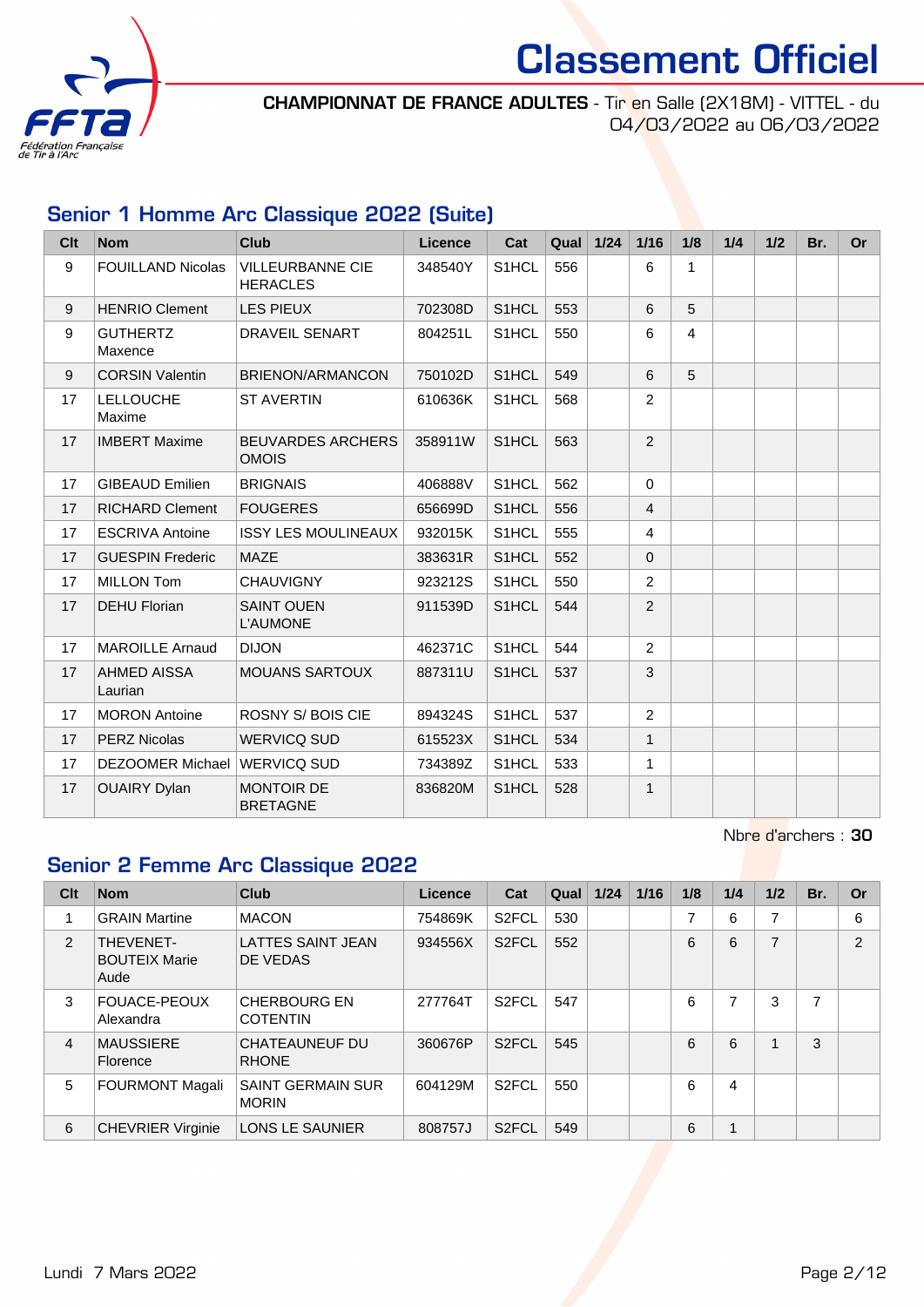

CHAMPIONNAT DE FRANCE ADULTES - Tir en Salle (2X18M) - VITTEL - du 04/03/2022 au 06/03/2022

#### Senior 2 Femme Arc Classique 2022 (Suite)

| <b>Clt</b>     | <b>Nom</b>                       | <b>Club</b>                           | Licence | Cat                | Qual | $1/24$ | $1/16$ | 1/8            | 1/4      | 1/2 | Br. | Or |
|----------------|----------------------------------|---------------------------------------|---------|--------------------|------|--------|--------|----------------|----------|-----|-----|----|
| $\overline{7}$ | <b>LAHAYE Delphine</b>           | <b>LA FERE</b>                        | 779427D | S <sub>2</sub> FCL | 531  |        |        | 6              | $\Omega$ |     |     |    |
| 8              | <b>LOISEAU Sandrine</b>          | <b>OLIVET</b>                         | 976229U | S2FCL              | 521  |        |        | 6              | $\Omega$ |     |     |    |
| 9              | <b>TOUZET Amandine</b>           | <b>RIXHEIM</b>                        | 237258P | S <sub>2</sub> FCL | 560  |        |        | $\overline{4}$ |          |     |     |    |
| 9              | <b>BARBIER Claire</b>            | <b>CHAMBERY</b>                       | 890066N | S2FCL              | 530  |        |        | $\mathbf{1}$   |          |     |     |    |
| 9              | <b>BRUNET PINEDE</b><br>Severine | <b>CESTAS</b>                         | 964711Z | S2FCL              | 528  |        |        | $\overline{c}$ |          |     |     |    |
| 9              | N GUYEN Isabelle                 | LE PORT                               | 741553L | S <sub>2</sub> FCL | 526  |        |        | $\overline{4}$ |          |     |     |    |
| 9              | <b>LEROUX Florence</b>           | <b>HOUILLES</b>                       | 339914X | S2FCL              | 526  |        |        | $\overline{2}$ |          |     |     |    |
| 9              | <b>PANTAIS Emilie</b>            | <b>MAZE</b>                           | 788675F | S2FCL              | 525  |        |        | $\mathbf{0}$   |          |     |     |    |
| 9              | <b>BRIARD Sylvie</b>             | <b>FREHEL</b>                         | 743250F | S <sub>2</sub> FCL | 525  |        |        | $\mathbf 0$    |          |     |     |    |
| 9              | <b>ANDRE Karine</b>              | CARQUEFOU                             | 892467Y | S <sub>2</sub> FCL | 523  |        |        | 2              |          |     |     |    |
| 17             | <b>HUGEAT Nadia</b>              | <b>VESOUL</b>                         | 933286S | S2FCL              | 519  |        |        |                |          |     |     |    |
| 18             | <b>SUTTON Severine</b>           | <b>LA CROIX EN</b><br><b>TOURAINE</b> | 971437K | S <sub>2</sub> FCL | 517  |        |        |                |          |     |     |    |
| 19             | <b>LAINE Sylvie</b>              | <b>GRAND COURONNE</b>                 | 796838D | S <sub>2</sub> FCL | 513  |        |        |                |          |     |     |    |
| 20             | CHAMBARAUD<br>Sabine             | <b>OLIVET</b>                         | 934708M | S <sub>2</sub> FCL | 512  |        |        |                |          |     |     |    |
| 21             | <b>OUVRARD Celine</b>            | <b>BIARRITZ</b>                       | 917720X | S <sub>2</sub> FCL | 506  |        |        |                |          |     |     |    |
| 22             | <b>BOURDONNEAU</b><br>Frederique | <b>AULNAY SOUS BOIS</b>               | 323071P | S <sub>2</sub> FCL | 503  |        |        |                |          |     |     |    |
| 23             | <b>PRELAT Caroline</b>           | CARQUEFOU                             | 943932N | S2FCL              | 496  |        |        |                |          |     |     |    |
| 24             | <b>CASTEX Helene</b>             | <b>WERVICQ SUD</b>                    | 623476S | S2FCL              | 495  |        |        |                |          |     |     |    |
| 25             | <b>TREDAN Sophie</b>             | <b>VEZERONCE CURTIN</b>               | 969572H | S2FCL              | 493  |        |        |                |          |     |     |    |
| 26             | <b>JAN Emmanuelle</b>            | <b>NANTES</b>                         | 704462V | S <sub>2</sub> FCL | 468  |        |        |                |          |     |     |    |

Nbre d'archers : 26

### Senior 2 Homme Arc Classique 2022

| Clt            | <b>Nom</b>                          | Club                                    | Licence | Cat                | Qual | 1/24 | 1/16 | 1/8 | 1/4 | 1/2 | Br.      | Or |
|----------------|-------------------------------------|-----------------------------------------|---------|--------------------|------|------|------|-----|-----|-----|----------|----|
|                | <b>DE GRANDIS</b><br>Jocelyn        | <b>NIMES</b>                            | 327608W | S <sub>2</sub> HCL | 565  |      | 6    | 6   | 6   | 6   |          | 6  |
| 2              | <b>DUPUIS Emmanuel</b>              | <b>PAMIERS</b>                          | 425999T | S <sub>2</sub> HCL | 555  |      | 6    | 6   | 6   | 6   |          | 4  |
| 3              | <b>BRANGIER Jean-</b><br>Christophe | SAINTE FOY LES LYON                     | 976052B | S <sub>2</sub> HCL | 556  |      | 6    | 6   | 6   | 5   | 6        |    |
| $\overline{4}$ | RAIMBAULT Vincent                   | <b>SAINT MEDARD EN</b><br><b>JALLES</b> | 456732Y | S <sub>2</sub> HCL | 555  |      | 6    | 6   | 6   | 4   | $\Omega$ |    |
| 5              | <b>BOLLORE Cedric</b>               | ST MARTIN DU TERTRE                     | 376912M | S <sub>2</sub> HCL | 569  |      | 6    |     | 4   |     |          |    |
| 6              | <b>RUHLMANN Luc</b>                 | <b>HERRLISHEIM</b>                      | 922806A | S <sub>2</sub> HCL | 550  |      | 6    | 7   | 4   |     |          |    |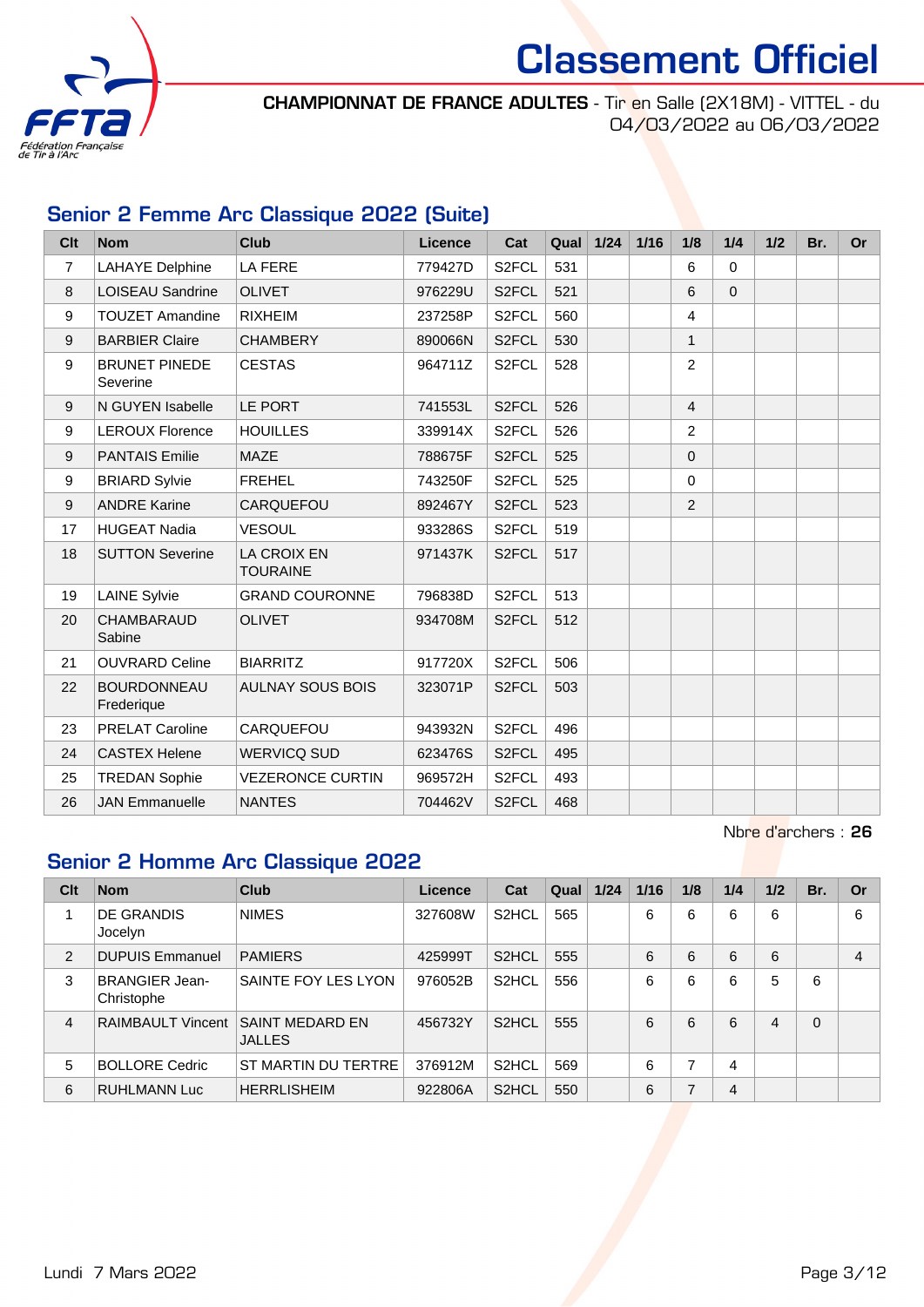

CHAMPIONNAT DE FRANCE ADULTES - Tir en Salle (2X18M) - VITTEL - du 04/03/2022 au 06/03/2022

#### Senior 2 Homme Arc Classique 2022 (Suite)

| <b>Clt</b>       | <b>Nom</b>                    | <b>Club</b>                             | Licence | Cat                | Qual | $1/24$ | 1/16           | 1/8            | 1/4      | 1/2 | Br. | Or |
|------------------|-------------------------------|-----------------------------------------|---------|--------------------|------|--------|----------------|----------------|----------|-----|-----|----|
| $\overline{7}$   | DIEP Chan-Vandy               | BEAUMONT LE ROGER<br><b>RISLE</b>       | 342255S | S <sub>2</sub> HCL | 565  |        | 6              | 6              | 4        |     |     |    |
| 8                | <b>CLISSON Eric</b>           | <b>THOUARS</b>                          | 436880V | S2HCL              | 542  |        | 6              | 6              | $\Omega$ |     |     |    |
| 9                | <b>CHEVRET Gregory</b>        | <b>BONDY AS</b>                         | 283450Y | S <sub>2</sub> HCL | 561  |        | 6              | $\overline{2}$ |          |     |     |    |
| $\boldsymbol{9}$ | <b>MASSON Emmanuel</b>        | <b>DOMBASLE SUR</b><br><b>MEURTHE</b>   | 219037J | S <sub>2</sub> HCL | 559  |        | 6              | $\overline{2}$ |          |     |     |    |
| 9                | <b>HECK Olivier</b>           | MEZZAVIA AJACCIO<br><b>ASPTT</b>        | 785591D | S <sub>2</sub> HCL | 558  |        | 6              | 4              |          |     |     |    |
| 9                | <b>GANDON Vincent</b>         | <b>SAINT OUEN</b><br><b>L'AUMONE</b>    | 652896V | S <sub>2</sub> HCL | 553  |        | 6              | $\overline{2}$ |          |     |     |    |
| 9                | <b>BAUDUIN Nicolas</b>        | <b>CHAMBERY</b>                         | 276435Y | S2HCL              | 552  |        | 6              | 0              |          |     |     |    |
| 9                | <b>CHEVILLION Jean</b><br>Luc | <b>ECLARON</b>                          | 886687R | S <sub>2</sub> HCL | 550  |        | 6              | 3              |          |     |     |    |
| 9                | <b>MILLET Samuel</b>          | STE CROIX ARC CLUB                      | 628386D | S2HCL              | 548  |        | 6              | 0              |          |     |     |    |
| 9                | <b>TICOULAT</b><br>Sebastien  | <b>MARMANDE</b>                         | 951388T | S <sub>2</sub> HCL | 541  |        | 6              | 1              |          |     |     |    |
| 17               | <b>HENNUYER Cyrile</b>        | <b>BOULOGNE SUR MER</b>                 | 802937H | S2HCL              | 567  |        | $\overline{2}$ |                |          |     |     |    |
| 17               | <b>BELAY Vincent</b>          | <b>BRANDIVY</b>                         | 079201N | S <sub>2</sub> HCL | 564  |        | 4              |                |          |     |     |    |
| 17               | <b>MODOCK Pascal</b>          | <b>VILLIERS LE BEL</b>                  | 221925Y | S <sub>2</sub> HCL | 550  |        | $\overline{2}$ |                |          |     |     |    |
| 17               | <b>HAUTTEMENT</b><br>Fabrice  | <b>PLEUMELEUC</b>                       | 353160V | S <sub>2</sub> HCL | 550  |        | $\overline{2}$ |                |          |     |     |    |
| 17               | <b>THIREAU Rodolphe</b>       | <b>ELANCOURT</b>                        | 958229D | S <sub>2</sub> HCL | 549  |        | 4              |                |          |     |     |    |
| 17               | <b>LUXEY Olivier</b>          | <b>ST JEAN LE BLANC</b>                 | 393032J | S <sub>2</sub> HCL | 547  |        | $\overline{2}$ |                |          |     |     |    |
| 17               | <b>COLTEL Nicolas</b>         | THAON LES VOSGES                        | 405931E | S2HCL              | 547  |        | 0              |                |          |     |     |    |
| 17               | <b>BOURAND Olivier</b>        | <b>BONNEVILLE-LA</b><br>ROCHE SUR FORON | 766505H | S <sub>2</sub> HCL | 547  |        | 5              |                |          |     |     |    |
| 17               | <b>BEUNARD Benoit</b>         | <b>LIFFRE</b>                           | 950206H | S2HCL              | 546  |        | $\mathbf 0$    |                |          |     |     |    |
| 17               | LAGACHE Julien                | SAINT MEDARD EN<br><b>JALLES</b>        | 718458H | S <sub>2</sub> HCL | 546  |        | 0              |                |          |     |     |    |
| 17               | <b>LEFEUVRE</b><br>Dominique  | <b>IVRY SUR SEINE</b>                   | 843523Y | S2HCL              | 544  |        | 2              |                |          |     |     |    |
| 17               | <b>VELGHE Anthony</b>         | T.A. GIVORS GIER SUD                    | 268147P | S2HCL              | 544  |        | 4              |                |          |     |     |    |
| 17               | <b>COMMEYNE Eric</b>          | <b>L'UNION</b>                          | 864962B | S2HCL              | 543  |        | $\overline{c}$ |                |          |     |     |    |
| 17               | LE LEZ Jean Marc              | <b>BUSSY ST GEORGES</b>                 | 835541X | S2HCL              | 542  |        | $\overline{2}$ |                |          |     |     |    |
| 17               | <b>CHARTIER Nicolas</b>       | <b>CESSON SEVIGNE</b>                   | 766803G | S2HCL              | 541  |        | 5              |                |          |     |     |    |
| 17               | <b>LETISSIER</b><br>Guillaume | <b>ST AVERTIN</b>                       | 331314Z | S2HCL              | 541  |        | $\overline{c}$ |                |          |     |     |    |
| 33               | MICHEL Jerome                 | VILLE SOUS LA FERTE                     | 804730G | S2HCL              | 540  |        |                |                |          |     |     |    |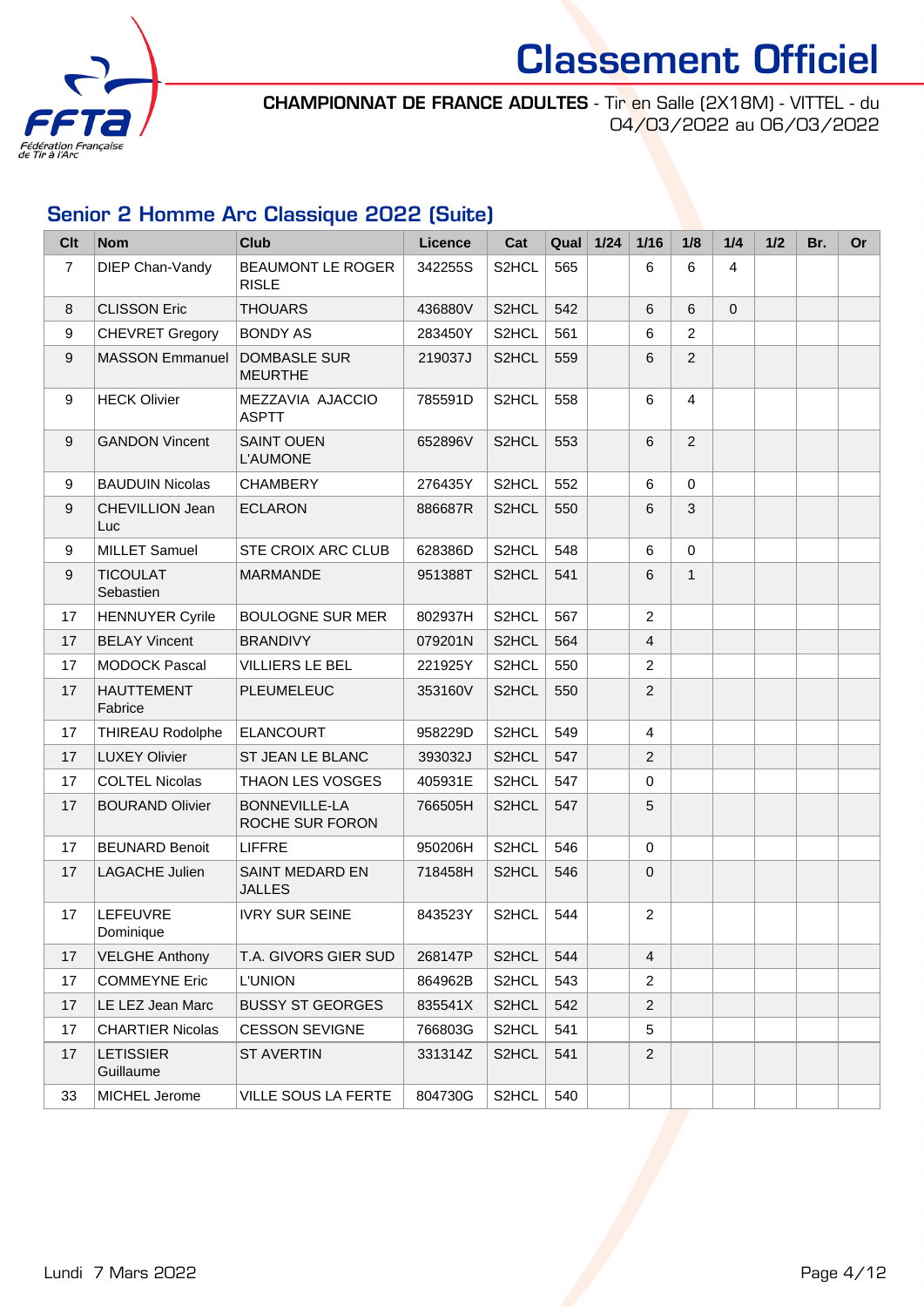

CHAMPIONNAT DE FRANCE ADULTES - Tir en Salle (2X18M) - VITTEL - du 04/03/2022 au 06/03/2022

### Senior 2 Homme Arc Classique 2022 (Suite)

| <b>Clt</b> | <b>Nom</b>                      | <b>Club</b>                           | Licence | Cat                | Qual | $1/24$ | 1/16 | 1/8 | 1/4 | 1/2 | Br. | <b>Or</b> |
|------------|---------------------------------|---------------------------------------|---------|--------------------|------|--------|------|-----|-----|-----|-----|-----------|
| 34         | <b>DELMAS Denis</b>             | FONTENAY S/BOIS 1ER<br><b>CIE</b>     | 219968W | S2HCL              | 539  |        |      |     |     |     |     |           |
| 35         | <b>FOURNIER Michael</b>         | <b>VESOUL</b>                         | 267037H | S2HCL              | 539  |        |      |     |     |     |     |           |
| 36         | LOUCHE Benjamin                 | SAINT GERMAIN SUR<br><b>MORIN</b>     | 072744V | S2HCL              | 539  |        |      |     |     |     |     |           |
| 37         | <b>COTANCE</b><br>Christophe    | <b>SAINT FARGEAU</b>                  | 649802G | S <sub>2</sub> HCL | 539  |        |      |     |     |     |     |           |
| 38         | <b>BOURGEOIS Jean</b><br>Mayeul | <b>VERNON CIE</b>                     | 996397R | S2HCL              | 539  |        |      |     |     |     |     |           |
| 39         | <b>VERGE Michael</b>            | <b>MORNAS</b>                         | 337816S | S2HCL              | 538  |        |      |     |     |     |     |           |
| 40         | PRUVOST David                   | CARQUEFOU                             | 718271E | S2HCL              | 537  |        |      |     |     |     |     |           |
| 41         | <b>GOMEZ Bruno</b>              | <b>LEVES</b>                          | 835243Y | S <sub>2</sub> HCL | 537  |        |      |     |     |     |     |           |
| 41         | LEFEBVRE Jean-<br>Francois      | <b>BELLEVILLE SUR</b><br><b>LOIRE</b> | 740263J | S <sub>2</sub> HCL | 537  |        |      |     |     |     |     |           |
| 43         | DE MIJOLLA Marc                 | <b>YSSINGEAUX</b>                     | 795247Z | S2HCL              | 536  |        |      |     |     |     |     |           |
| 44         | <b>GRAVEL Jean Luc</b>          | <b>EINVILLE</b>                       | 796796H | S <sub>2</sub> HCL | 536  |        |      |     |     |     |     |           |
| 45         | FIOLET Christophe               | <b>BOULOGNE SUR MER</b>               | 679398B | S <sub>2</sub> HCL | 535  |        |      |     |     |     |     |           |
| 46         | PAGNUTTI Philippe               | <b>PAMIERS</b>                        | 635590J | S <sub>2</sub> HCL | 535  |        |      |     |     |     |     |           |
| 47         | <b>LAPORTE Vincent</b>          | <b>THONON LES BAINS</b>               | 314386Z | S2HCL              | 534  |        |      |     |     |     |     |           |
| 48         | <b>JUGUET Vincent</b>           | <b>FOUGERES</b>                       | 679586F | S <sub>2</sub> HCL | 533  |        |      |     |     |     |     |           |
| 49         | <b>MULLER Herve</b>             | <b>DIJON</b>                          | 415453E | S <sub>2</sub> HCL | 533  |        |      |     |     |     |     |           |
| 50         | <b>CHAINIER Francois</b>        | <b>VERNON CIE</b>                     | 728865V | S <sub>2</sub> HCL | 533  |        |      |     |     |     |     |           |
| 51         | <b>BERANEK Radek</b>            | ARCIS SUR AUBE                        | 829947S | S2HCL              | 532  |        |      |     |     |     |     |           |
| 52         | <b>JESUS Bruno</b>              | SOUILLAC                              | 886522L | S <sub>2</sub> HCL | 532  |        |      |     |     |     |     |           |
| 53         | <b>GOUBEAU Franck</b>           | <b>SMARVES</b>                        | 726665D | S2HCL              | 531  |        |      |     |     |     |     |           |
| 54         | <b>KARDACZ Patrice</b>          | <b>HAYANGE</b>                        | 042418G | S2HCL              | 531  |        |      |     |     |     |     |           |
| 55         | <b>GRANVILLIERS</b><br>Laurent  | <b>NANTES</b>                         | 050087T | S <sub>2</sub> HCL | 530  |        |      |     |     |     |     |           |
| 56         | <b>MELLEC</b> Fabrice           | <b>MORNAS</b>                         | 957966T | S2HCL              | 528  |        |      |     |     |     |     |           |
| 57         | <b>PETROFF Laurent</b>          | <b>PEROLS</b>                         | 876173M | S2HCL              | 528  |        |      |     |     |     |     |           |
| 58         | LAGRESLE<br>Christophe          | <b>LEZOUX</b>                         | 922935R | S2HCL              | 527  |        |      |     |     |     |     |           |
| 59         | <b>MOREAU Jean Luc</b>          | FONTENAY LE COMTE                     | 386679D | S2HCL              | 522  |        |      |     |     |     |     |           |
| 60         | <b>VAVOUIL Marc</b>             | <b>BEZIERS</b>                        | 910110A | S2HCL              | 521  |        |      |     |     |     |     |           |
| 61         | <b>BRIERRE Jerome</b>           | <b>TROYES</b>                         | 236175M | S2HCL              | 521  |        |      |     |     |     |     |           |
| 62         | <b>SIMON Michel</b>             | <b>SUIPPES</b>                        | 956638Z | S2HCL              | 509  |        |      |     |     |     |     |           |
| 63         | <b>BENOIT Thierry</b>           | TRAINOU                               | 464341U | S2HCL              | 508  |        |      |     |     |     |     |           |
| 64         | <b>COLSON Cyril</b>             | LMSC - CSA ARC                        | 365666N | S2HCL              | 507  |        |      |     |     |     |     |           |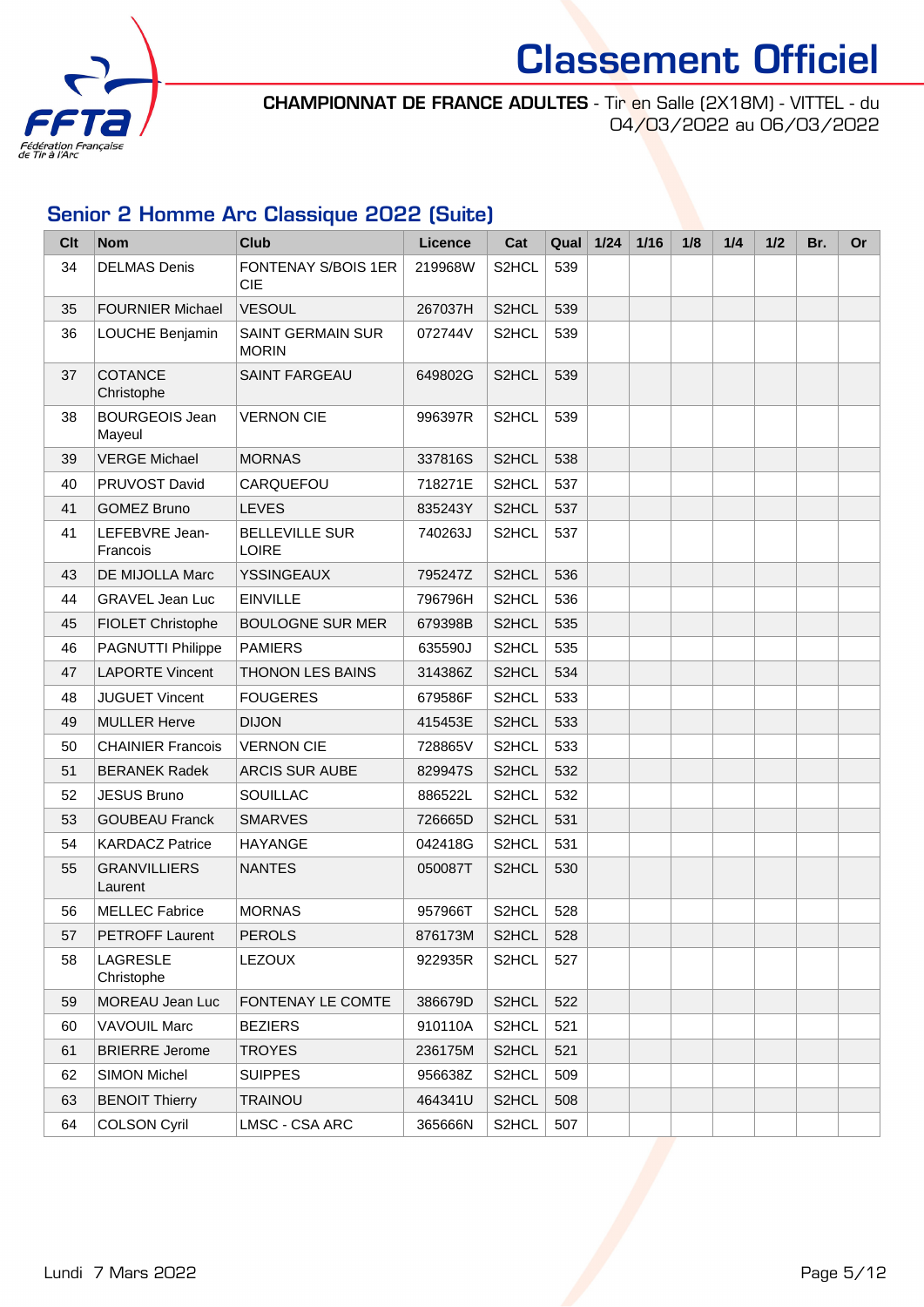

CHAMPIONNAT DE FRANCE ADULTES - Tir en Salle (2X18M) - VITTEL - du 04/03/2022 au 06/03/2022

#### Senior 2 Homme Arc Classique 2022 (Suite)

| Clt | <b>Nom</b>                   | Club            | Licence | Cat   | Qual | 1/24 | 1/16 | 1/8 | 1/4 | 1/2 | Br. | Or |
|-----|------------------------------|-----------------|---------|-------|------|------|------|-----|-----|-----|-----|----|
| 65  | <b>VALLEGEAS</b><br>Stephane | <b>RIOM</b>     | 844376A | S2HCL | 442  |      |      |     |     |     |     |    |
| 66  | TAYEB Jerome                 | LONS LE SAUNIER | 610851U | S2HCL | 339  |      |      |     |     |     |     |    |

Nbre d'archers : 66

#### Senior 3 Femme Arc Classique 2022

| Clt             | <b>Nom</b>                         | <b>Club</b>                           | <b>Licence</b> | Cat   | Qual | 1/24 | 1/16 | 1/8 | 1/4            | 1/2      | Br.      | <b>Or</b> |
|-----------------|------------------------------------|---------------------------------------|----------------|-------|------|------|------|-----|----------------|----------|----------|-----------|
| 1               | <b>ESCOFFIER</b><br>Christine      | <b>ANTIBES</b>                        | 841076N        | S3FCL | 547  |      |      |     | 7              | 6        |          | 6         |
| 2               | <b>COURTE Paulette</b>             | <b>DOMBASLE SUR</b><br><b>MEURTHE</b> | 265196G        | S3FCL | 531  |      |      |     | 6              | 6        |          | 2         |
| 3               | <b>BRUNEAU Christine</b>           | LE BLASON DES PE2M                    | 627814G        | S3FCL | 514  |      |      |     | 6              | $\Omega$ | 6        |           |
| $\overline{4}$  | <b>DELANNOY Marie</b><br>Christine | <b>BRIVE LA GAILLARDE</b>             | 373133E        | S3FCL | 512  |      |      |     | 6              | 2        | $\Omega$ |           |
| 5               | RAGOUT Noha                        | <b>VILLE D'AVRAY</b>                  | 371824G        | S3FCL | 505  |      |      |     | 2              |          |          |           |
| 6               | <b>SOULIER Nadine</b>              | <b>VALLEIRY</b>                       | 234761A        | S3FCL | 512  |      |      |     | $\overline{2}$ |          |          |           |
| $\overline{7}$  | <b>DENOT Nelly</b>                 | <b>RENNES CHR</b>                     | 447683M        | S3FCL | 513  |      |      |     | 2              |          |          |           |
| 8               | <b>DUBOIS-ROUILLE</b><br>Jocelyne  | <b>MORTAGNE AU</b><br><b>PERCHE</b>   | 667446K        | S3FCL | 505  |      |      |     | 1              |          |          |           |
| 9               | <b>SARAZIN Francine</b>            | <b>VERNON CSADN</b>                   | 617905L        | S3FCL | 503  |      |      |     |                |          |          |           |
| 10 <sup>1</sup> | <b>MANGIN Marie</b>                | <b>CALUIRE</b>                        | 724498Y        | S3FCL | 500  |      |      |     |                |          |          |           |
| 11              | <b>AVIGNON Agnes</b>               | <b>VILLENEUVE D'ASCQ</b>              | 726107X        | S3FCL | 495  |      |      |     |                |          |          |           |
| 12              | <b>ESQUIROL Annie</b>              | <b>LA CIOTAT</b>                      | 207023A        | S3FCL | 490  |      |      |     |                |          |          |           |

Nbre d'archers : 12

#### Senior 3 Homme Arc Classique 2022

| Clt            | <b>Nom</b>              | <b>Club</b>                              | <b>Licence</b> | Cat   | Qual | 1/24 | 1/16 | 1/8            | 1/4            | 1/2            | Br.            | <b>Or</b>      |
|----------------|-------------------------|------------------------------------------|----------------|-------|------|------|------|----------------|----------------|----------------|----------------|----------------|
| 1              | <b>GEOFFROY Eric</b>    | <b>DAX</b>                               | 346869G        | S3HCL | 559  |      |      | 6              | 6              | 7              |                | 6              |
| 2              | LOINTHIER Jean<br>Luc:  | ARCHERS DIONYSIENS<br><b>CIE</b>         | 382180N        | S3HCL | 548  |      | 6    | $\overline{7}$ | 7              | $\overline{7}$ |                | $\overline{2}$ |
| 3              | <b>VALLEE Jean Paul</b> | <b>CAEN</b>                              | 275539Z        | S3HCL | 543  |      | 6    | 6              | 7              | 3              | 6              |                |
| 4              | <b>PHILLIT Paul</b>     | <b>ROANNE</b>                            | 641550M        | S3HCL | 551  |      | 7    | 6              | $\overline{7}$ | 1              | $\overline{2}$ |                |
| 5              | <b>DEMESSINE Alain</b>  | <b>FERE EN TARDENOIS</b>                 | 978397A        | S3HCL | 533  |      | 7    | 6              | 5              |                |                |                |
| 6              | <b>LIBERT Eric</b>      | <b>SAINT GERMAIN SUR</b><br><b>MORIN</b> | 762382B        | S3HCL | 541  |      | 6    | 6              | 3              |                |                |                |
| $\overline{7}$ | <b>GORSSE Bernard</b>   | <b>LEZOUX</b>                            | 849646D        | S3HCL | 546  |      | 7    | 6              | 3              |                |                |                |
| 8              | <b>FERRAND Patrick</b>  | <b>ARGENTON SUR</b><br><b>CREUSE</b>     | 907800P        | S3HCL | 500  |      | 6    | 6              | 1              |                |                |                |
| 9              | <b>LARRATTE Andre</b>   | <b>FISMES</b>                            | 603748Y        | S3HCL | 532  |      | 7    | 4              |                |                |                |                |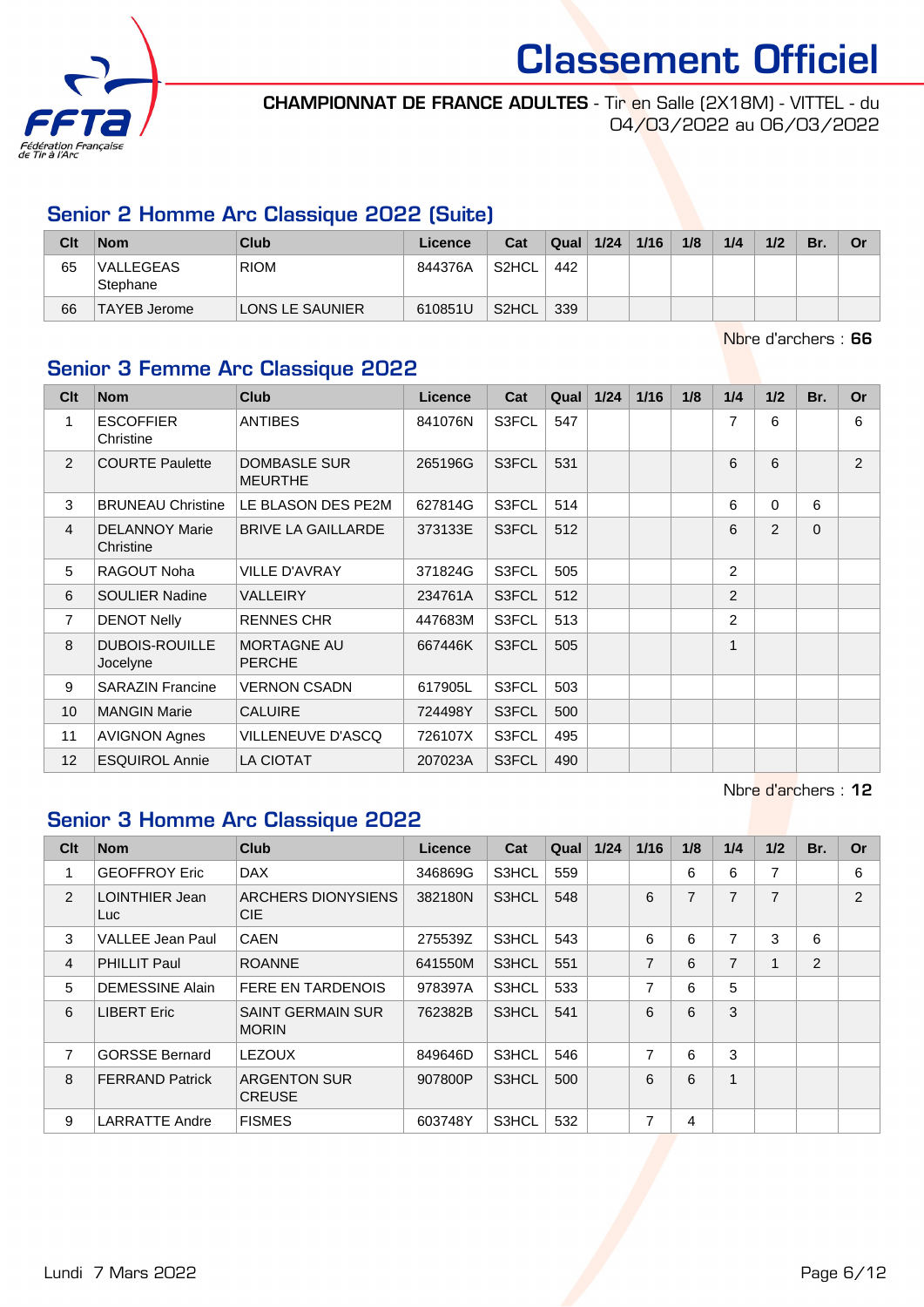

CHAMPIONNAT DE FRANCE ADULTES - Tir en Salle (2X18M) - VITTEL - du 04/03/2022 au 06/03/2022

#### Senior 3 Homme Arc Classique 2022 (Suite)

| Clt              | <b>Nom</b>                   | Club                                    | <b>Licence</b> | Cat   | Qual | 1/24 | 1/16           | 1/8      | 1/4 | 1/2 | Br. | <b>Or</b> |
|------------------|------------------------------|-----------------------------------------|----------------|-------|------|------|----------------|----------|-----|-----|-----|-----------|
| 9                | <b>VEUCHEY Alain</b>         | <b>ARBOUANS</b>                         | 016308B        | S3HCL | 528  |      | 6              | 5        |     |     |     |           |
| $\boldsymbol{9}$ | <b>ADDE Gerard</b>           | <b>SEES</b>                             | 265456P        | S3HCL | 527  |      | 6              | 0        |     |     |     |           |
| 9                | <b>SHERRY David</b>          | <b>VILLIERS ST FREDERIC</b>             | 812149W        | S3HCL | 521  |      | 6              | 1        |     |     |     |           |
| 9                | <b>SANCHEZ Alain</b>         | <b>L'ARGENTIERE LA</b><br><b>BESSEE</b> | 391396F        | S3HCL | 516  |      | 6              | 5        |     |     |     |           |
| 9                | <b>GEFFROY Bruno</b>         | <b>BASSE GOULAINE</b>                   | 406239P        | S3HCL | 507  |      | 6              | 4        |     |     |     |           |
| $\boldsymbol{9}$ | <b>HAUSSE Didier</b>         | <b>DOLE</b>                             | 855603D        | S3HCL | 501  |      | 6              | 4        |     |     |     |           |
| 9                | <b>BAPT Didier</b>           | <b>CHATILLON S/SEINE</b>                | 736325D        | S3HCL | 492  |      | 6              | $\Omega$ |     |     |     |           |
| 17               | <b>FAUCON Jean</b>           | NOGENT LE ROTROU                        | 804527L        | S3HCL | 536  |      | 5              |          |     |     |     |           |
| 17               | <b>BOUILLAUD Gerard</b>      | <b>ETRIGNY</b>                          | 229690N        | S3HCL | 531  |      | 0              |          |     |     |     |           |
| 17               | <b>BACHMANN</b><br>Dominique | <b>BRIGNAIS</b>                         | 254573K        | S3HCL | 529  |      | 5              |          |     |     |     |           |
| 17               | <b>DUGUET Thierry</b>        | <b>BIARRITZ</b>                         | 832626D        | S3HCL | 509  |      | 4              |          |     |     |     |           |
| 17               | <b>MARQUIS Lionel</b>        | <b>MACON</b>                            | 074192U        | S3HCL | 507  |      | $\overline{4}$ |          |     |     |     |           |
| 17               | <b>PAVY Gilles</b>           | <b>FREHEL</b>                           | 658746D        | S3HCL | 505  |      | 4              |          |     |     |     |           |
| 17               | <b>TRIOSCHI Giordano</b>     | <b>BELFORT -</b><br><b>SAVOUREUSE</b>   | 444348M        | S3HCL | 504  |      | $\overline{2}$ |          |     |     |     |           |
| 17               | <b>LOUINEAU Hubert</b>       | <b>AULNAY DE</b><br><b>SAINTONGE</b>    | 412706U        | S3HCL | 502  |      | $\overline{2}$ |          |     |     |     |           |
| 17               | <b>MAGNER Jose</b>           | <b>PUSIGNAN</b>                         | 418009H        | S3HCL | 497  |      | 3              |          |     |     |     |           |
| 17               | RAVELEAU Jean-<br>Pierre     | <b>LES SABLES</b><br>D'OLONNE           | 895928K        | S3HCL | 495  |      | $\mathbf{1}$   |          |     |     |     |           |
| 17               | <b>LEBLANC Noel</b>          | <b>LEVES</b>                            | 312907S        | S3HCL | 492  |      | 0              |          |     |     |     |           |
| 17               | <b>GRINEISEN Martial</b>     | <b>HAGONDANGE</b>                       | 610930E        | S3HCL | 476  |      | 0              |          |     |     |     |           |
| 17               | <b>CANTIN Claude</b>         | <b>ARDIN</b>                            | 096621Y        | S3HCL | 471  |      | 1              |          |     |     |     |           |
| 17               | <b>MARTINEZ Michel</b>       | <b>BOURGES AC</b>                       | 797878J        | S3HCL | 448  |      | 0              |          |     |     |     |           |
| 17               | <b>STROCK Bertrand</b>       | <b>RIXHEIM</b>                          | 773820J        | S3HCL | 441  |      | $\mathbf{1}$   |          |     |     |     |           |

Nbre d'archers : 31

#### Senior 1 Femme Arc à Poulies 2022

| Clt            | <b>Nom</b>              | Club                 | Licence | Cat                | Qual | 1/24 | 1/16 | 1/8 | 1/4 | 1/2 | Br. | Or  |
|----------------|-------------------------|----------------------|---------|--------------------|------|------|------|-----|-----|-----|-----|-----|
|                | VIAUVY Oceane           | <b>ST AVERTIN</b>    | 705061W | S <sub>1</sub> FCO | 563  |      |      |     | 141 | 144 |     | 142 |
| $\mathfrak{p}$ | <b>LECOINTRE Laurie</b> | <b>ST AVERTIN</b>    | 453159P | S <sub>1</sub> FCO | 564  |      |      |     | 137 | 140 |     | 141 |
| 3              | <b>PEUCAT Charlotte</b> | LYON 9EME            | 938252P | S <sub>1</sub> FCO | 562  |      |      |     | 142 | 134 | 140 |     |
| 4              | <b>DUCLOS Marie</b>     | MONT ST AIGNAN       | 973932X | S <sub>1</sub> FCO | 559  |      |      |     | 144 | 141 | 139 |     |
| 5              | <b>DIZIER Adeline</b>   | <b>ST AVERTIN</b>    | 777367P | S <sub>1</sub> FCO | 562  |      |      |     | 140 |     |     |     |
| 5              | <b>BERCHER Celine</b>   | <b>MARLY POURNOY</b> | 295633R | S <sub>1</sub> FCO | 560  |      |      |     | 140 |     |     |     |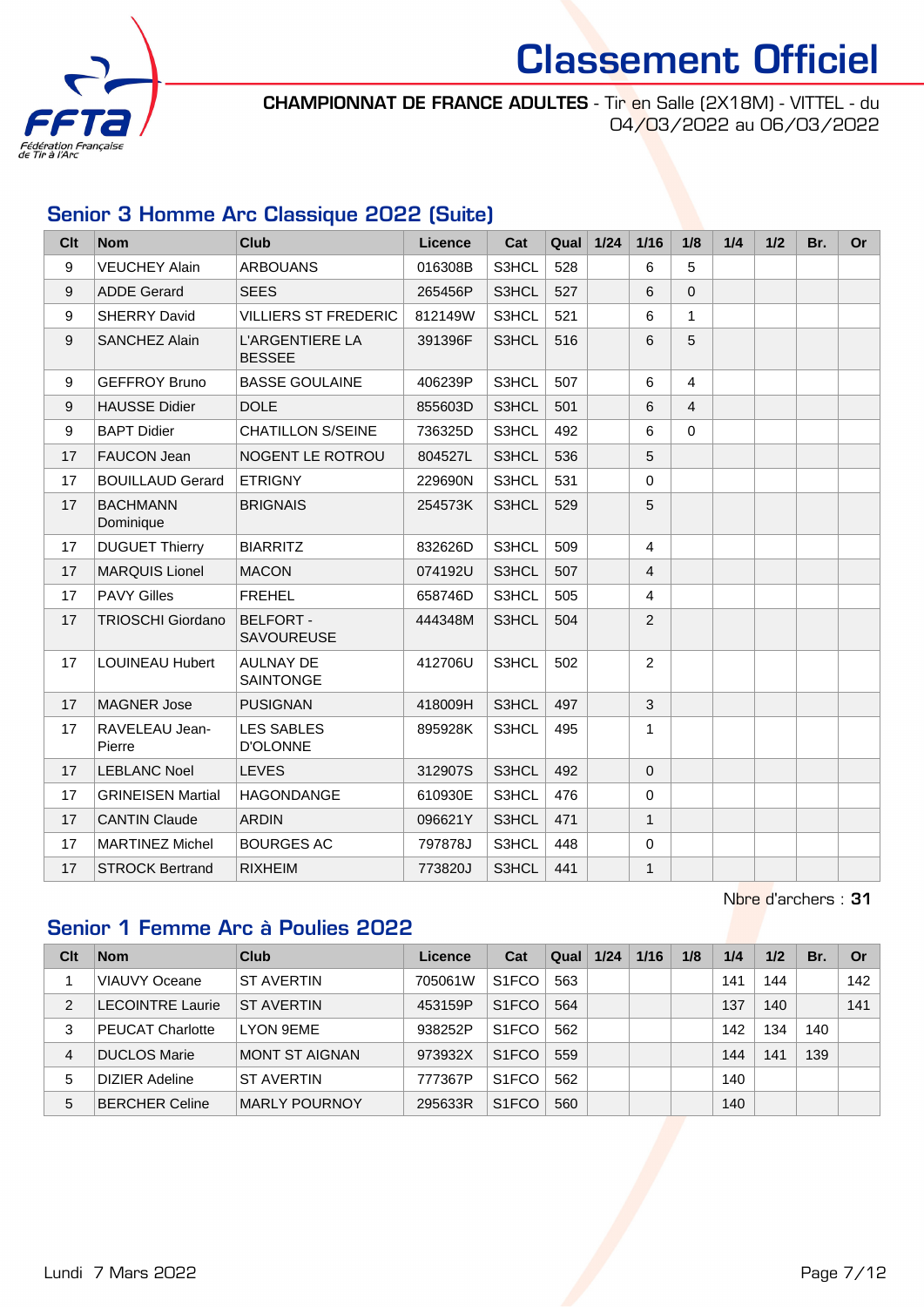

CHAMPIONNAT DE FRANCE ADULTES - Tir en Salle (2X18M) - VITTEL - du 04/03/2022 au 06/03/2022

#### Senior 1 Femme Arc à Poulies 2022 (Suite)

| Clt | <b>Nom</b>                   | Club             | Licence | Cat                | Qual | 1/24 | 1/16 | 1/8 | 1/4 | 1/2 | Br. | Or |
|-----|------------------------------|------------------|---------|--------------------|------|------|------|-----|-----|-----|-----|----|
|     | <b>FRAIGNEAU</b><br>Clemence | I MONT ST AIGNAN | 662170A | S <sub>1</sub> FCO | 558  |      |      |     | 139 |     |     |    |
| 8   | <b>KACZMARECK</b><br>Elodie  | BRIENON/ARMANCON | 763287K | S <sub>1</sub> FCO | 556  |      |      |     | 135 |     |     |    |

Nbre d'archers : 8

#### Senior 1 Homme Arc a Poulies 2022

| Clt            | <b>Nom</b>                     | <b>Club</b>               | Licence | Cat                | Qual | 1/24 | 1/16 | 1/8 | 1/4 | 1/2 | Br. | Or  |
|----------------|--------------------------------|---------------------------|---------|--------------------|------|------|------|-----|-----|-----|-----|-----|
| 1              | <b>LEJEUNE Maximilien</b>      | <b>CLUSES</b>             | 607378U | S1HCO              | 580  |      |      | 148 | 148 | 145 |     | 148 |
| 2              | LEFEUVRE Camille               | <b>RENNES CIE</b>         | 592321C | S <sub>1</sub> HCO | 579  |      |      | 148 | 148 | 145 |     | 144 |
| 3              | <b>ROUGIER Mathieu</b>         | <b>RIOM</b>               | 418136W | S1HCO              | 584  |      |      | 145 | 147 | 144 | 147 |     |
| 4              | <b>JOUBERT Valentin</b>        | <b>THAON LES VOSGES</b>   | 631021T | S1HCO              | 575  |      |      | 144 | 144 | 144 | 141 |     |
| 5              | LEROY Jean-<br><b>Baptiste</b> | <b>LES ANDELYS</b>        | 373447W | S1HCO              | 576  |      |      | 142 | 146 |     |     |     |
| 6              | <b>BRISSON Pierre</b>          | <b>LIFFRE</b>             | 599750C | S1HCO              | 587  |      |      | 142 | 145 |     |     |     |
| $\overline{7}$ | ALBANESE Remy                  | <b>BARBERAZ</b>           | 842124C | S1HCO              | 586  |      |      | 148 | 143 |     |     |     |
| $\overline{7}$ | <b>ANGOT Corentin</b>          | <b>RENNES CIE</b>         | 722563V | S1HCO              | 581  |      |      | 146 | 143 |     |     |     |
| 9              | <b>HERBRETEAU</b><br>Alexandre | LA GARNACHE               | 460099H | S1HCO              | 586  |      |      | 143 |     |     |     |     |
| 9              | <b>CADRONET Nathan</b>         | <b>SURESNES</b>           | 811280B | S <sub>1</sub> HCO | 582  |      |      | 141 |     |     |     |     |
| 9              | <b>LORTHIOIR Yann</b>          | ST MARTIN DE CRAU         | 750851T | S1HCO              | 580  |      |      | 142 |     |     |     |     |
| 9              | <b>DUFOUR Camille</b>          | <b>DIJON</b>              | 879805K | S1HCO              | 580  |      |      | 142 |     |     |     |     |
| 9              | <b>POPPING Damien</b>          | <b>ROUVRES EN MULTIEN</b> | 443495K | S1HCO              | 577  |      |      | 145 |     |     |     |     |
| 9              | <b>NAUD Nathanael</b>          | LA GARNACHE               | 430639L | S1HCO              | 576  |      |      | 142 |     |     |     |     |
| 9              | <b>SALAS Mathieu</b>           | <b>FRONTON</b>            | 806215W | S1HCO              | 570  |      |      | 145 |     |     |     |     |
| 9              | <b>JEAMBRUN Andeol</b>         | <b>DIJON</b>              | 822564S | S1HCO              | 569  |      |      | 137 |     |     |     |     |

Nbre d'archers : 16

#### Senior 2 Femme Arc à Poulies 2022

| Clt            | <b>Nom</b>                      | Club                   | Licence | Cat                | Qual | 1/24 | 1/16 | 1/8 | 1/4 | 1/2 | Br. | Or  |
|----------------|---------------------------------|------------------------|---------|--------------------|------|------|------|-----|-----|-----|-----|-----|
|                | JOUVE Jocelyne                  | <b>FRONTON</b>         | 907436U | S <sub>2</sub> FCO | 572  |      |      |     | 141 | 143 |     | 142 |
| $\overline{2}$ | <b>KIENER Audrey</b>            | ST MARTIN DE CRAU      | 363305X | S <sub>2</sub> FCO | 566  |      |      |     | 138 | 142 |     | 136 |
| 3              | <b>GUILLOU Alice</b>            | <b>VILLIERS LE BEL</b> | 881338B | S <sub>2</sub> FCO | 560  |      |      |     | 142 | 142 | 141 |     |
| $\overline{4}$ | <b>DIEUDONNE</b><br>Nathalie    | <b>SANARY</b>          | 713860K | S <sub>2</sub> FCO | 558  |      |      |     | 145 | 138 | 139 |     |
| 5              | <b>DOS SANTOS Anne</b><br>Marie | <b>ST BEAUZIRE</b>     | 934203N | S <sub>2</sub> FCO | 562  |      |      |     | 141 |     |     |     |
| 6              | <b>DEVIGNE Karine</b>           | AULNAY SOUS BOIS       | 955676D | S <sub>2</sub> FCO | 567  |      |      |     | 140 |     |     |     |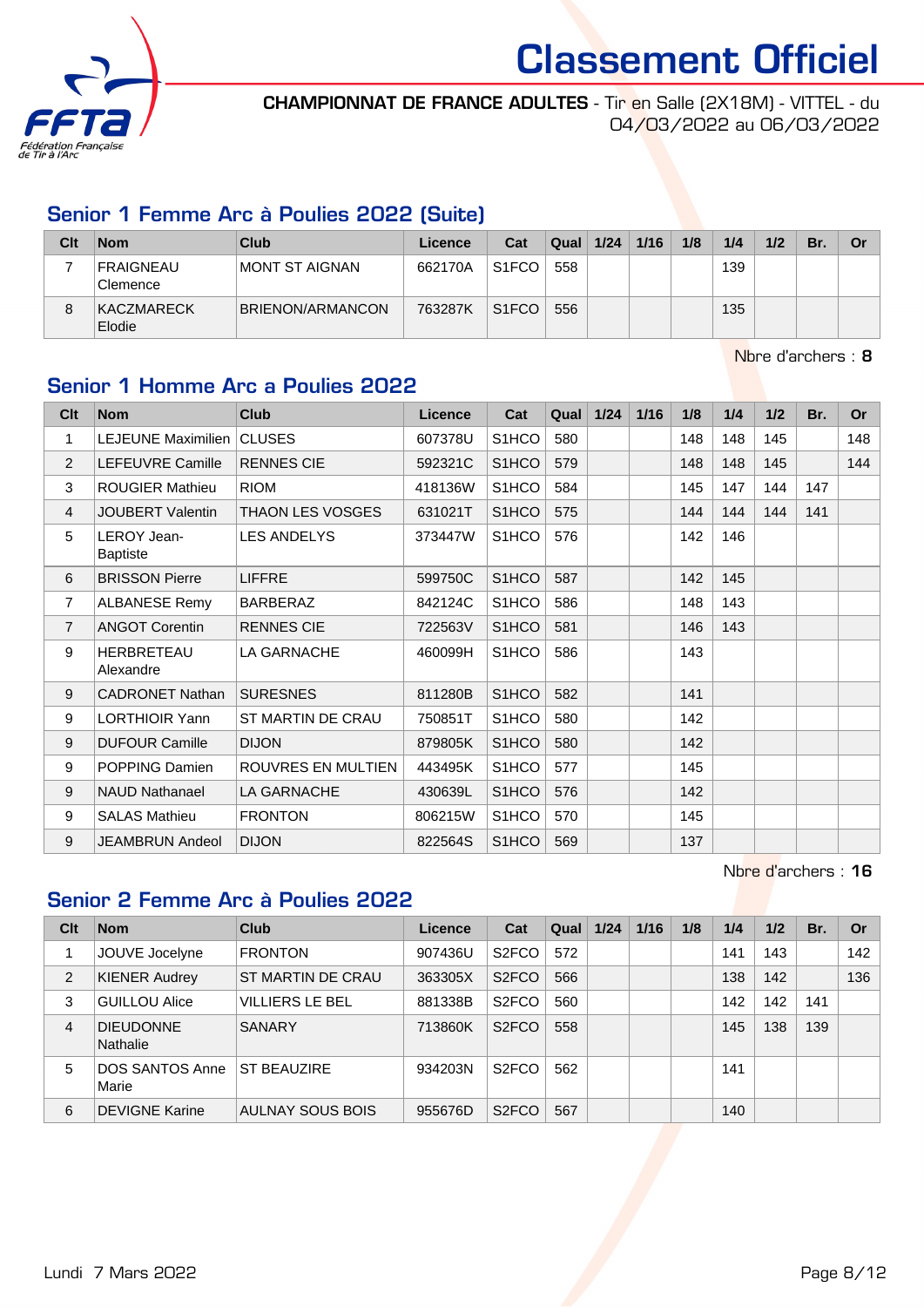

CHAMPIONNAT DE FRANCE ADULTES - Tir en Salle (2X18M) - VITTEL - du 04/03/2022 au 06/03/2022

#### Senior 2 Femme Arc à Poulies 2022 (Suite)

| Clt | <b>Nom</b>               | <b>Club</b>                       | Licence | Cat                | Qual | $1/24$ | 1/16 | 1/8 | 1/4 | 1/2 | Br. | Or |
|-----|--------------------------|-----------------------------------|---------|--------------------|------|--------|------|-----|-----|-----|-----|----|
|     | <b>FROMENT Agnes</b>     | <b>FONTENAY S/BOIS 1ER</b><br>CIE | 716189S | S <sub>2</sub> FCO | 557  |        |      |     | 139 |     |     |    |
| 8   | <b>LEROUX Nathalie</b>   | <b>SAUMUR</b>                     | 836416Y | S <sub>2</sub> FCO | 558  |        |      |     | 138 |     |     |    |
| 9   | JOBERT Alexandra         | CARQUEFOU                         | 775452H | S <sub>2</sub> FCO | 557  |        |      |     |     |     |     |    |
| 10  | <b>VIGNE Eliane</b>      | <b>CHIRAC</b>                     | 704408L | S <sub>2</sub> FCO | 551  |        |      |     |     |     |     |    |
| 11  | <b>WALLART Benedicte</b> | <b>SAINT AGATHON</b>              | 928782W | S <sub>2</sub> FCO | 550  |        |      |     |     |     |     |    |
| 12  | GYRE-DELAIRE<br>Marielle | <b>FRONTON</b>                    | 716387G | S <sub>2</sub> FCO | 488  |        |      |     |     |     |     |    |

Nbre d'archers : 12

#### Senior 2 Homme Arc à Poulies 2022

| Clt              | <b>Nom</b>                      | <b>Club</b>                                | <b>Licence</b> | Cat                | Qual 1/24 | 1/16 | 1/8 | 1/4 | 1/2 | Br. | <b>Or</b> |
|------------------|---------------------------------|--------------------------------------------|----------------|--------------------|-----------|------|-----|-----|-----|-----|-----------|
| $\mathbf{1}$     | <b>DUPLAN Cedric</b>            | COURVILLE S/EURE AC                        | 428854W        | S2HCO              | 581       |      | 141 | 145 | 144 |     | 145       |
| 2                | <b>FAURON Alexis</b>            | <b>VILLEURBANNE CIE</b><br><b>HERACLES</b> | 096726M        | S <sub>2</sub> HCO | 576       |      | 146 | 145 | 141 |     | 144       |
| 3                | POULINGUE Olivier               | ST PIERRE SUR DIVES                        | 672124V        | S2HCO              | 578       |      | 148 | 144 | 142 | 145 |           |
| $\overline{4}$   | <b>THIEFFINE Julien</b>         | <b>SURESNES</b>                            | 335529F        | S <sub>2</sub> HCO | 580       |      | 147 | 147 | 129 | 144 |           |
| 5                | <b>CLAPIE Sebastien</b>         | <b>EYBENS</b>                              | 302201E        | S2HCO              | 583       |      | 145 | 144 |     |     |           |
| 6                | <b>THEPTHAMNAO</b><br>Tristan   | LONS LE SAUNIER                            | 804108F        | S <sub>2</sub> HCO | 576       |      | 141 | 143 |     |     |           |
| $\overline{7}$   | <b>DARCILLON Denis</b>          | FONTENAY LE<br><b>MARMION</b>              | 771395Y        | S2HCO              | 575       |      | 146 | 141 |     |     |           |
| $\overline{7}$   | <b>JOUSSAUME Thierry</b>        | <b>CHOLET TAC</b>                          | 336193C        | S2HCO              | 574       |      | 143 | 141 |     |     |           |
| 9                | <b>DESVERNOIS Eric</b>          | <b>SALON DE PROVENCE</b>                   | 310823B        | S2HCO              | 581       |      | 143 |     |     |     |           |
| $\boldsymbol{9}$ | <b>BERGUIN Philippe</b>         | <b>MONT ST AIGNAN</b>                      | 599974W        | S <sub>2</sub> HCO | 579       |      | 146 |     |     |     |           |
| $\boldsymbol{9}$ | <b>LHERMINIER Yvan</b>          | PETIT COURONNE                             | 729199H        | S2HCO              | 578       |      | 138 |     |     |     |           |
| 9                | <b>GALLAIS-DUTRIEZ</b><br>Alban | <b>FONTENAY S/BOIS 1ER</b><br><b>CIE</b>   | 345367Z        | S <sub>2</sub> HCO | 578       |      | 145 |     |     |     |           |
| $\boldsymbol{9}$ | <b>GASSE Nicolas</b>            | <b>COURVILLE S/EURE AC</b>                 | 268245W        | S2HCO              | 576       |      | 143 |     |     |     |           |
| 9                | <b>DURANTET</b><br>Sebastien    | <b>RENNES CIE</b>                          | 295225X        | S <sub>2</sub> HCO | 574       |      | 143 |     |     |     |           |
| $\boldsymbol{9}$ | <b>CIVADE Ervan</b>             | ST GERMAIN DU PUY                          | 695029S        | S2HCO              | 573       |      | 143 |     |     |     |           |
| 9                | <b>AUBE Emmanuel</b>            | <b>ROSNY S/BOIS CSL</b>                    | 639741W        | S2HCO              | 573       |      | 140 |     |     |     |           |
| 17               | <b>MAZE Benoit</b>              | <b>BREST</b>                               | 698224P        | S2HCO              | 572       |      |     |     |     |     |           |
| 17               | ANGEBAULT<br>Stephane           | CHOLET TAC                                 | 440840Z        | S2HCO              | 572       |      |     |     |     |     |           |
| 19               | <b>DUPLAN Ludovic</b>           | <b>COURVILLE S/EURE AC</b>                 | 428855X        | S <sub>2</sub> HCO | 570       |      |     |     |     |     |           |
| 20               | <b>BRECKO Philippe</b>          | <b>SARREGUEMINES</b>                       | 288390T        | S2HCO              | 569       |      |     |     |     |     |           |
| 20               | <b>BOISSAU Stephane</b>         | <b>ST AVERTIN</b>                          | 234343W        | S2HCO              | 569       |      |     |     |     |     |           |
|                  |                                 |                                            |                |                    |           |      |     |     |     |     |           |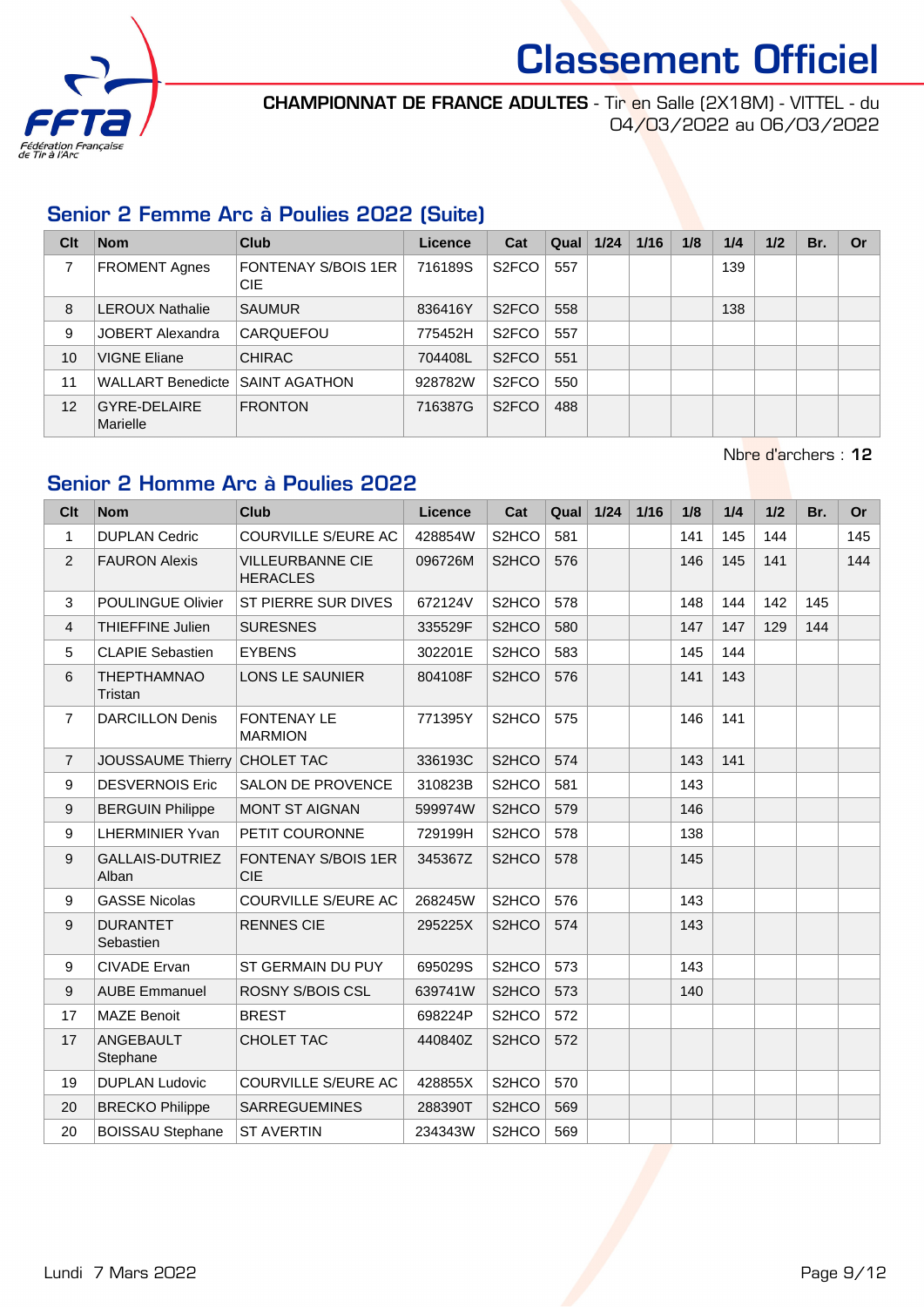

CHAMPIONNAT DE FRANCE ADULTES - Tir en Salle (2X18M) - VITTEL - du 04/03/2022 au 06/03/2022

#### Senior 2 Homme Arc à Poulies 2022 (Suite)

| Clt | <b>Nom</b>                   | Club               | Licence | Cat                            | Qual | 1/24 | 1/16 | 1/8 | 1/4 | 1/2 | Br. | Or |
|-----|------------------------------|--------------------|---------|--------------------------------|------|------|------|-----|-----|-----|-----|----|
| 22  | <b>TURC Yann</b>             | <b>VALENCE</b>     | 867384J | S <sub>2</sub> HCO             | 567  |      |      |     |     |     |     |    |
| 23  | <b>ALLIO Bertrand</b>        | <b>GUIPAVAS</b>    | 226290T | S <sub>2</sub> HCO             | 565  |      |      |     |     |     |     |    |
| 24  | <b>GARCIA Laurent</b>        | <b>LEVROUX</b>     | 851059P | S <sub>2</sub> HCO             | 563  |      |      |     |     |     |     |    |
| 25  | <b>DOS SANTOS</b><br>Adelino | <b>ST BEAUZIRE</b> | 934202M | S <sub>2</sub> HCO             | 561  |      |      |     |     |     |     |    |
| 26  | LE GUE Ioan                  | CARQUEFOU          | 883989H | S <sub>2</sub> H <sub>CO</sub> | 561  |      |      |     |     |     |     |    |
| 27  | CAILLOT Christophe           | ST GERMAIN DU PUY  | 761049C | S <sub>2</sub> HCO             | 555  |      |      |     |     |     |     |    |

Nbre d'archers : 27

#### Senior 3 Femme Arc à Poulies 2022

| Clt            | <b>Nom</b>                        | Club                                    | Licence | Cat   | Qual | 1/24 | 1/16 | 1/8 | 1/4 | 1/2 | Br. | Or  |
|----------------|-----------------------------------|-----------------------------------------|---------|-------|------|------|------|-----|-----|-----|-----|-----|
|                | <b>SAUBION Violette</b>           | <b>ANTONY</b>                           | 423189N | S3FCO | 557  |      |      |     | 144 | 138 |     | 140 |
| 2              | <b>PAUNER Regine</b>              | <b>MIRAMAS</b>                          | 468585G | S3FCO | 564  |      |      |     | 139 | 137 |     | 139 |
| 3              | <b>LEFEVRE Francine</b>           | <b>VILLE SOUS LA FERTE</b>              | 292493C | S3FCO | 560  |      |      |     | 137 | 137 | 141 |     |
| $\overline{4}$ | <b>GASCOIN MILLIER</b><br>Pascale | <b>ST GILLES CROIX DE</b><br><b>VIE</b> | 399744E | S3FCO | 557  |      |      |     | 137 | 134 | 139 |     |
| 5              | POTIN Sylvie                      | <b>MENNECY VILLEROY</b>                 | 332859D | S3FCO | 551  |      |      |     | 138 |     |     |     |
| 5              | <b>FRANCOIS Brigitte</b>          | <b>EPERNAY</b>                          | 313462V | S3FCO | 532  |      |      |     | 138 |     |     |     |
| 7              | DAVOINE Annie                     | <b>AULNOYE AYMERIES</b>                 | 289512M | S3FCO | 549  |      |      |     | 135 |     |     |     |
| 8              | <b>STACEY Michele</b>             | <b>FRONTON</b>                          | 715325C | S3FCO | 556  |      |      |     | 134 |     |     |     |

Nbre d'archers : 8

### Senior 3 Homme Arc à Poulies 2022

| Clt            | <b>Nom</b>              | <b>Club</b>                    | Licence | Cat          | Qual | 1/24 | 1/16 | 1/8 | 1/4 | 1/2 | Br. | <b>Or</b> |
|----------------|-------------------------|--------------------------------|---------|--------------|------|------|------|-----|-----|-----|-----|-----------|
| 1              | <b>HUON Guy</b>         | <b>AUBERGENVILLE</b>           | 287684A | S3HCO        | 572  |      |      | 144 | 145 | 141 |     | 145       |
| 2              | <b>BATAILLE Laurent</b> | <b>SAUMUR</b>                  | 256633Z | S3HCO        | 579  |      |      | 144 | 144 | 145 |     | 143       |
| 3              | <b>DEVIN Michel</b>     | <b>SARCELLES</b>               | 103707A | S3HCO        | 573  |      |      | 140 | 141 | 142 | 144 |           |
| $\overline{4}$ | <b>LELOU Daniel</b>     | CHOLET TAC                     | 042670F | S3HCO        | 563  |      |      | 143 | 140 | 141 | 142 |           |
| 5              | <b>BROUILLE Bruno</b>   | <b>ST QUENTIN</b>              | 337022D | S3HCO        | 575  |      |      | 144 | 142 |     |     |           |
| 6              | <b>SEGERS Remy</b>      | <b>EGLY</b>                    | 637122Z | S3HCO        | 574  |      |      | 139 | 139 |     |     |           |
| 6              | <b>CADEILLAN Noel</b>   | <b>AUCH</b>                    | 261294R | S3HCO        | 567  |      |      | 137 | 139 |     |     |           |
| 8              | POULLIER Jean<br>Pierre | <b>BURY</b>                    | 596023B | S3HCO        | 570  |      |      | 146 | 138 |     |     |           |
| 9              | <b>BRUNSTEIN Claude</b> | <b>NIMES</b>                   | 015263R | <b>S3HCO</b> | 577  |      |      | 143 |     |     |     |           |
| 9              | DAVID Alain             | EPERNAY                        | 014490A | S3HCO        | 571  |      |      | 145 |     |     |     |           |
| 9              | <b>BERTRAND Jacques</b> | <b>SAINT VALERY EN</b><br>CAUX | 275303T | S3HCO        | 571  |      |      | 132 |     |     |     |           |
| 9              | <b>PORTMANN Michel</b>  | <b>ISSOUDUN</b>                | 361133L | S3HCO        | 567  |      |      | 141 |     |     |     |           |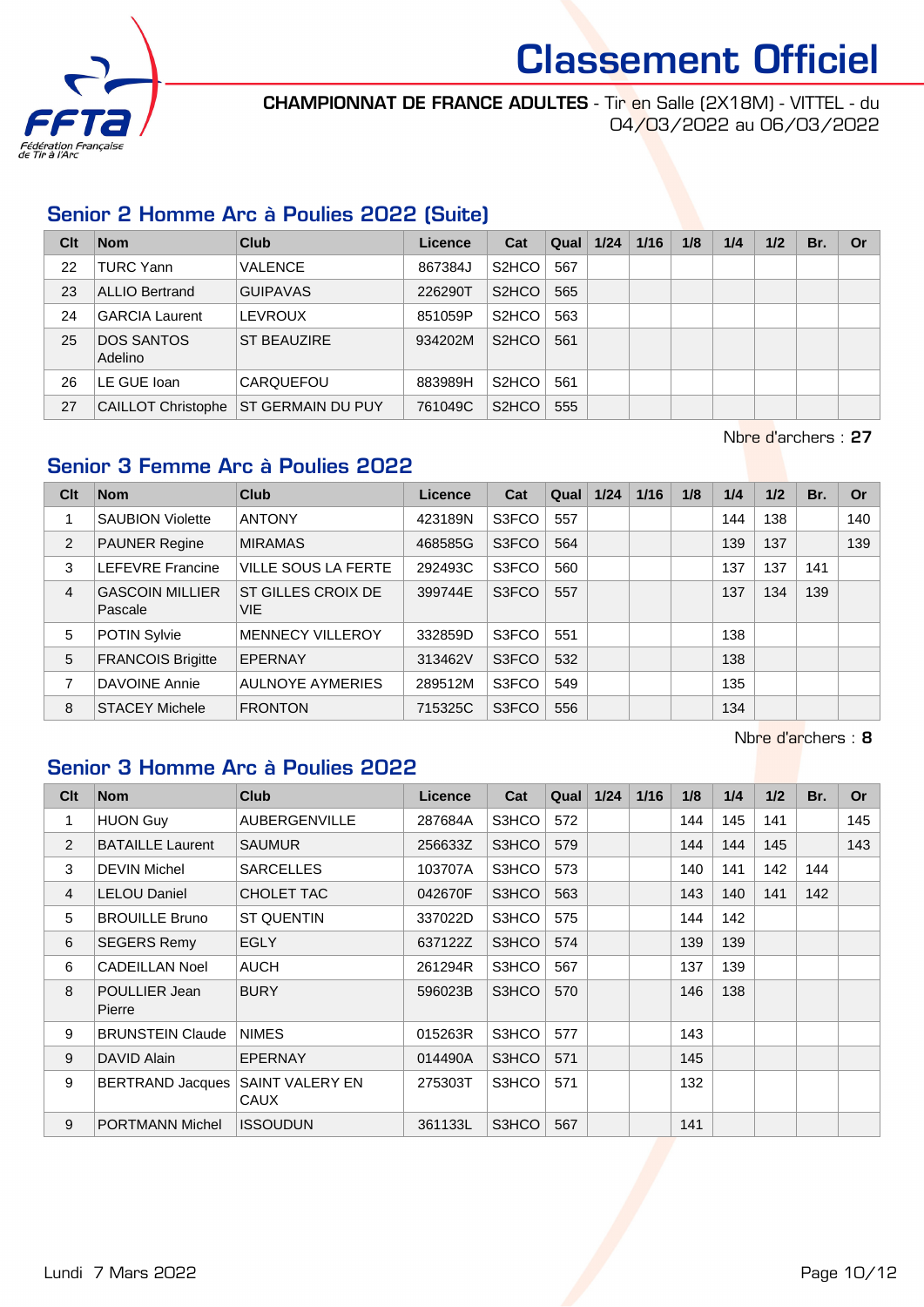

CHAMPIONNAT DE FRANCE ADULTES - Tir en Salle (2X18M) - VITTEL - du 04/03/2022 au 06/03/2022

#### Senior 3 Homme Arc à Poulies 2022 (Suite)

| Clt | <b>Nom</b>                          | <b>Club</b>             | Licence | Cat   | Qual | 1/24 | 1/16 | 1/8 | 1/4 | 1/2 | Br. | Or |
|-----|-------------------------------------|-------------------------|---------|-------|------|------|------|-----|-----|-----|-----|----|
| 9   | <b>LEBORDAIS</b><br><b>Bertrand</b> | <b>EGLY</b>             | 638631P | S3HCO | 565  |      |      | 139 |     |     |     |    |
| 9   | <b>COVIN Christian</b>              | <b>AULNOYE AYMERIES</b> | 847269V | S3HCO | 564  |      |      | 137 |     |     |     |    |
| 9   | <b>DALBES Regis</b>                 | <b>TOURNEFEUILLE</b>    | 042995J | S3HCO | 563  |      |      | 142 |     |     |     |    |
| 9   | <b>DAVOINE Daniel</b>               | <b>AULNOYE AYMERIES</b> | 284595T | S3HCO | 561  |      |      | 140 |     |     |     |    |
| 17  | <b>GUERRAZ Serge</b>                | <b>VIVIERS</b>          | 451319P | S3HCO | 559  |      |      |     |     |     |     |    |
| 18  | <b>PAUNER Bernard</b>               | <b>MIRAMAS</b>          | 275224G | S3HCO | 557  |      |      |     |     |     |     |    |
| 19  | <b>LESAFFRE Thierry</b>             | <b>ECOUEN</b>           | 720487N | S3HCO | 554  |      |      |     |     |     |     |    |
| 20  | <b>MAIGNAN Alain</b>                | <b>DOMLOUP</b>          | 456323D | S3HCO | 545  |      |      |     |     |     |     |    |

#### Nbre d'archers : 20

#### Adulte Femme Arc Nu 2022

| Clt | <b>Nom</b>                   | Club               | <b>Licence</b> | Cat                | Qual | 1/24 | 1/16 | 1/8 | 1/4            | 1/2            | Br. | Or             |
|-----|------------------------------|--------------------|----------------|--------------------|------|------|------|-----|----------------|----------------|-----|----------------|
|     | <b>HEURLEY Corinne</b>       | <b>MONETEAU</b>    | 950394M        | S <sub>2</sub> FBB | 430  |      |      |     | 6              | 6              |     | 6              |
| 2   | <b>COILLOT Sylvie</b>        | <b>AUXONNE</b>     | 787536T        | S <sub>2</sub> FBB | 397  |      |      |     | 6              | 6              |     | $\overline{2}$ |
| 3   | DAMIS Aurelie                | <b>SEES</b>        | 951628D        | S1FBB              | 461  |      |      |     |                | $\overline{2}$ | 6   |                |
| 4   | <b>BECU Nathalie</b>         | SILLE LE GUILLAUME | 935037V        | S <sub>2</sub> FBB | 423  |      |      |     | 7              | $\overline{2}$ | 4   |                |
| 5   | <b>POTINET Annie</b>         | <b>AUXONNE</b>     | 803260J        | S3FBB              | 367  |      |      |     | $\overline{2}$ |                |     |                |
| 6   | <b>PENHOUET</b><br>Catherine | SAINT AGATHON      | 906816V        | S <sub>2</sub> FBB | 402  |      |      |     | $\overline{2}$ |                |     |                |
|     | <b>DELATTRE Louana</b>       | ERONDELLE          | 866060V        | S1FBB              | 378  |      |      |     |                |                |     |                |

Nbre d'archers : 7

#### Adulte Homme Arc Nu 2022

| Clt            | <b>Nom</b>               | <b>Club</b>                               | <b>Licence</b> | Cat                             | Qual | 1/24 | 1/16 | 1/8            | 1/4            | 1/2            | Br.      | <b>Or</b>      |
|----------------|--------------------------|-------------------------------------------|----------------|---------------------------------|------|------|------|----------------|----------------|----------------|----------|----------------|
| 1              | <b>SCHILLE Sebastien</b> | <b>SARREGUEMINES</b>                      | 391664X        | S <sub>2</sub> H <sub>B</sub> B | 501  |      |      | 6              | 6              | 6              |          | 6              |
| 2              | <b>FOREST Pascal</b>     | <b>ARDIN</b>                              | 819186V        | S <sub>2</sub> H <sub>B</sub> B | 494  |      |      | 6              | 6              | $\overline{7}$ |          | $\overline{2}$ |
| 3              | <b>LOIRAT Thierry</b>    | <b>PORNIC</b>                             | 863592M        | S <sub>2</sub> H <sub>B</sub> B | 478  |      |      | 7              | 6              | 3              | 6        |                |
| $\overline{4}$ | <b>PEYRE Patrick</b>     | <b>MARMANDE</b>                           | 721207W        | S3HBB                           | 467  |      |      | 6              | 6              | $\overline{4}$ | $\Omega$ |                |
| 5              | <b>GONSE Jean Yves</b>   | <b>CHALONS EN</b><br><b>CHAMPAGNE 1ER</b> | 965861Z        | S <sub>2</sub> H <sub>B</sub> B | 486  |      |      | 6              | 5              |                |          |                |
| 6              | <b>CELLIER Lionel</b>    | <b>TOUL</b>                               | 719043U        | S2HBB                           | 490  |      |      | $\overline{7}$ | 5              |                |          |                |
| $\overline{7}$ | <b>GALTIER Philippe</b>  | <b>ESPALY ST MARCEL</b>                   | 850823H        | S <sub>2</sub> H <sub>B</sub> B | 515  |      |      | 7              | 4              |                |          |                |
| 8              | <b>MARTIN Mickael</b>    | <b>CHAUVIGNY</b>                          | 964090Z        | S <sub>2</sub> H <sub>B</sub> B | 484  |      |      | 6              | $\overline{4}$ |                |          |                |
| 9              | <b>MOUSSET Yves</b>      | SALON DE PROVENCE                         | 914593Y        | S2HBB                           | 513  |      |      | 2              |                |                |          |                |
| 9              | <b>EYMERIE Eric</b>      | <b>MARMANDE</b>                           | 685368R        | S3HBB                           | 479  |      |      | 3              |                |                |          |                |
| 9              | <b>DURY Loic</b>         | <b>MARMANDE</b>                           | 878201S        | S2HBB                           | 476  |      |      | $\mathbf{0}$   |                |                |          |                |
| 9              | <b>CARRER Patrick</b>    | <b>RIEC SUR BELON</b>                     | 760565B        | S3HBB                           | 472  |      |      | 4              |                |                |          |                |